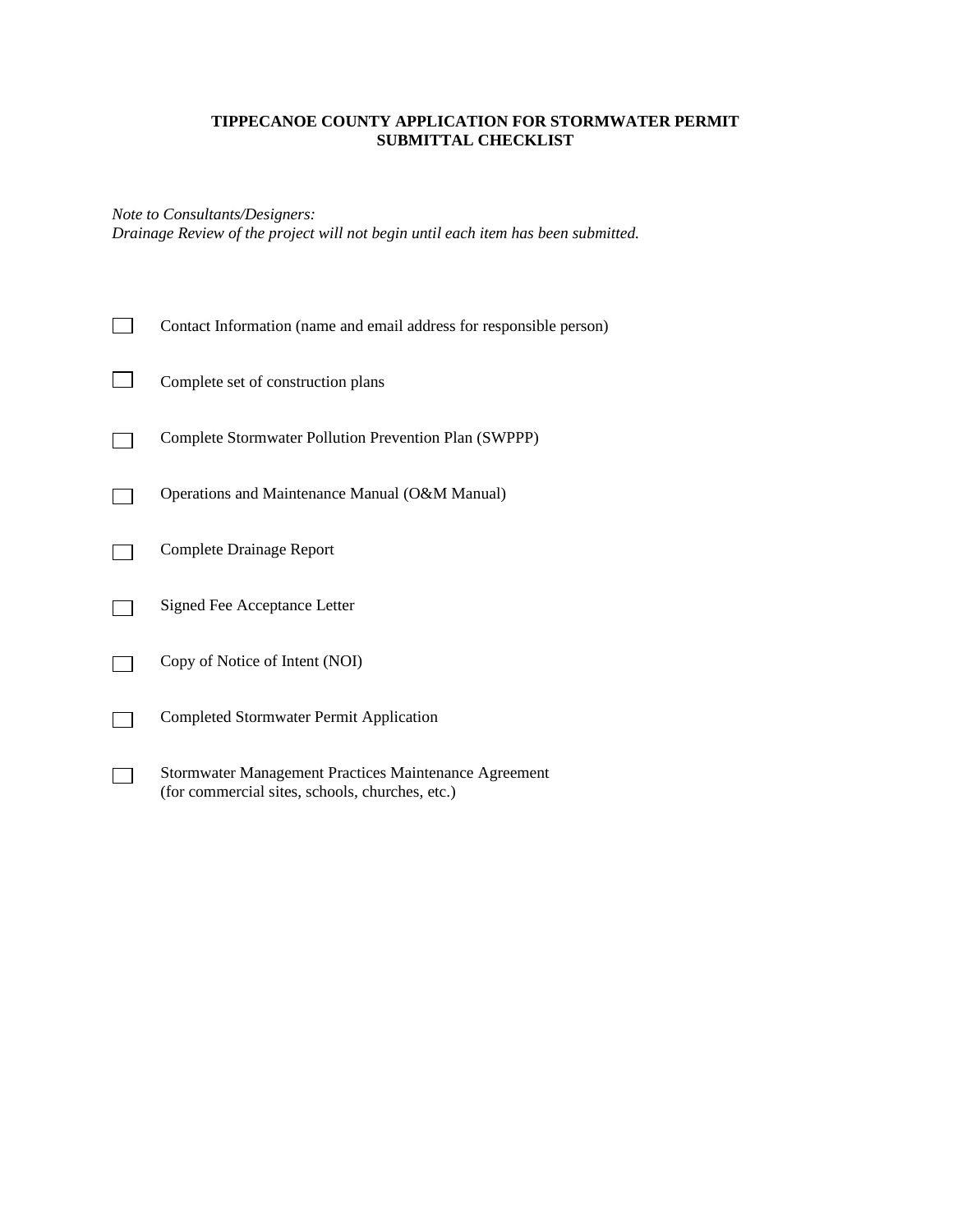## **TIPPECANOE COUNTY DRAINAGE BOARD**

**TIPPECANOE COUNTY OFFICE BUILDING 20 NORTH 3RD STREET LAFAYETTE, INDIANA 47901 Phone (765) 423-9228 Fax (765) 423-9241 surveyor@tippecanoe.in.gov**

### **FEE ACCEPTANCE LETTER**

Tippecanoe County Surveyor /Tippecanoe County Drainage Board 20 North 3rd Street Lafayette Indiana 47901

**Project Name: Owner Name:**

| <b>Developer Name:</b>    | <b>Consulting Company:</b> |
|---------------------------|----------------------------|
| <b>Developer Address:</b> | <b>Address:</b>            |
| <b>Email Address:</b>     | Email:                     |
| <b>Phone Contact:</b>     |                            |

#### **To the Tippecanoe County Drainage Board (TCDB):**

Enclosed please find herewith the following plans and or documents submitted to the TCDB for review: See attached checklist (Submittal must include **ALL** checklist Items)

The undersigned Applicant acknowledges that pursuant to the **Tippecanoe County Drainage Ordinance (TCDO) 2017-04-CM Chapter 6, page 28**, the undersigned Applicant is required to pay the Tippecanoe County Surveyor's Office (TCSO)the cost of all professional engineering services incurred by the Tippecanoe County Drainage Board and/or Tippecanoe County Surveyor in connection with the review of Applicant's preliminary and final drainage plans, accompanying information and data. The Applicant also agrees to pay any other applicable stormwater ordinance drainage fees. Such payment is due regardless of whether the project is advanced to the final approval stage. Additionally, such payment is a condition of, and required prior to, approval of final drainage plans by the Drainage Board Applicant. *Please make checks payable to Tippecanoe County Treasure and mail to Tippecanoe County Surveyor Office 20 North Third Street Lafayette Indiana 47901.* **See attached Drainage Review Base Fees and the Uniform Fee Schedule for cost.**

**PRINT NAME:** Project Owner/Developer **DATE** 

--------------------------------------------------------------- \_\_\_\_/\_\_\_\_\_\_\_/\_\_\_\_\_

#### -------------------------------------------------------------- **SIGNATURE**

*Please circle your choice for the review consultant (if no selection is made a random selection will be made by TCDB:*

*Christopher B. Burke Engineering LLC Phone: 317.266.8000 Beutler Fairman Seufert (BFS) Phone: 765.423.5602 115 Washington Street Suite 1368 South Indianapolis Indiana 46204 10 North Third Street Lafayette Indiana 47901*

*Pre-Submission meetings with the County Surveyor, Reviewer and Designer are encouraged but are not mandatory. Please see attached list of Base Fees. Please note that the base fees listed are for a typical review with 3 review memos, (1st memo, conditional memo, and construction approval memo) If for any reason your project requires additional submittals there will be additional fees incurred above the base fee. The base fees do not include regional detention storage fees of \$15,000 per acre foot of storage for the F-Lake, Alexander Ross and Berlowitz watersheds. The base fees do not include the Clean Water Act NPDES Phase II fees which are found in the TCDB and TCSO Fee Schedule which will be itemized on your invoice. (See attached Uniform Fee Ordinance) Anticipated Project turnaround time schedule from first submittal to TCDB conditional approval can be found in T.C.D.O. 2011-27-CM Chapter 6 Page 21 at the bottom of the page. (a 30-day turnaround is anticipated please refer to the attached time schedule) Hopefully this information is helpful for planning purposes. If there are questions, please contact the Tippecanoe County Surveyor's Office.*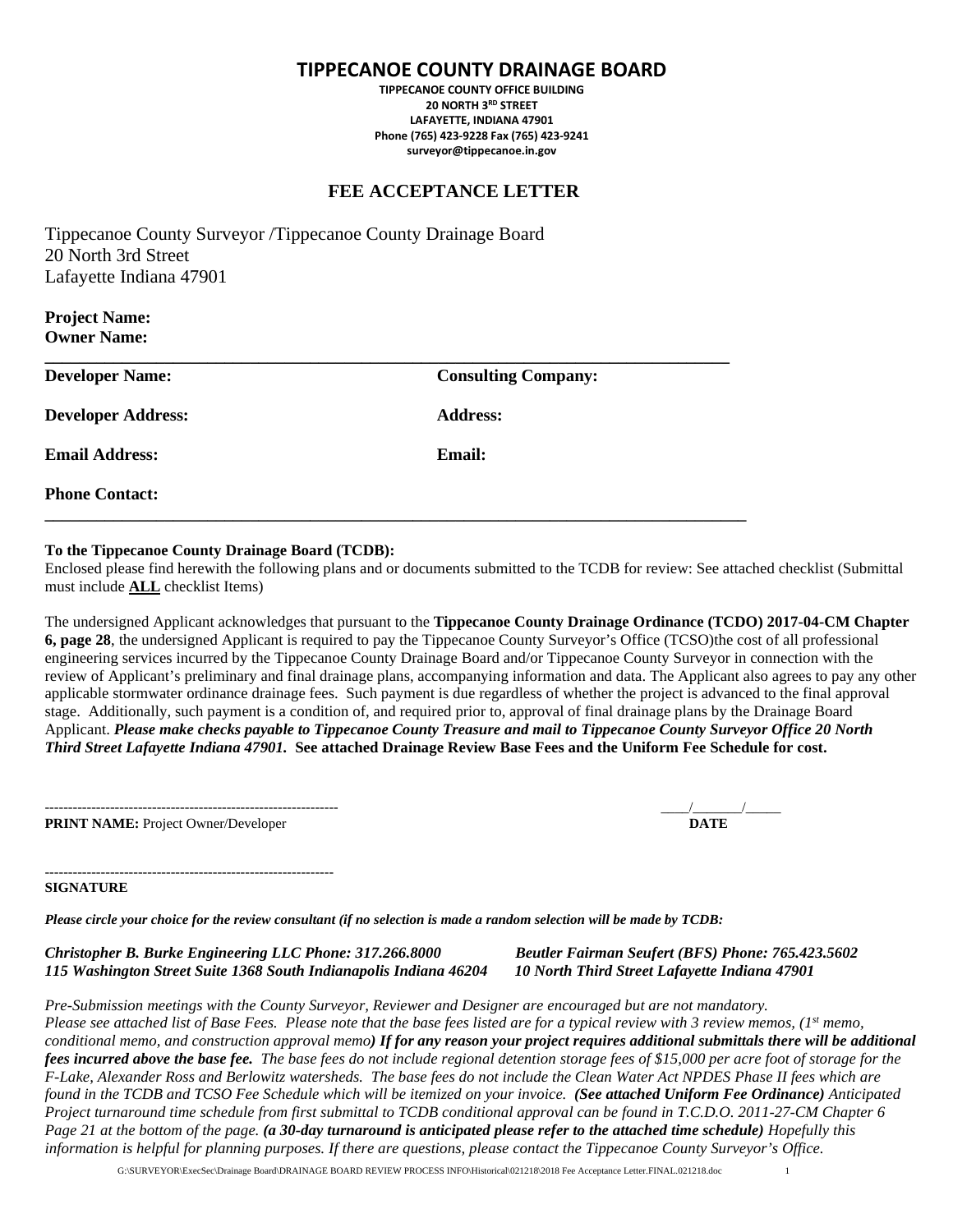# **Drainage Review Base Fees for Stormwater Application Permit**

**Note: Phase II fees will be in addition to review base fees per TCDB Uniform Fee Schedule : Ordinance 2011-01-CMDB**

| 1. Major Subdivision       |                                |
|----------------------------|--------------------------------|
| a. 0 to less than 8 acres  | \$3500                         |
| b. 8 to less than 20 acres | \$4500                         |
| c. $20 + \text{acres}$     | $$6000 + $50$ /additional acre |

2. Minor Subdivision or Parcelizations that require Detention Storage per the T.C. Stormwater Ordinance will follow the same base fees as major subdivisions. If no detention storage is required, project will be reviewed in house (No review fee but Phase II fees may still apply)

#### 3. Planned Developments

| a. 0 to less than 8 acres  | \$4200                         |
|----------------------------|--------------------------------|
| b. 8 to less than 20 acres | \$5500                         |
| c. $20 + \text{acres}$     | $$7000 + $50$ /additional acre |

#### 4. Rural Estates

| a. 0 to less than 8 acres  | \$3000                         |
|----------------------------|--------------------------------|
| b. 8 to less than 20 acres | \$4000                         |
| c. $20 + \text{acres}$     | $$5500 + $50$ /additional acre |

### 5. Commercial & Industrial Sites

| a. 0 to less than 2 acres  | \$3000                          |
|----------------------------|---------------------------------|
| b. 2 to less than 10 acres | \$4200                          |
| c. $10 + \text{acres}$     | $$5000 + $100$ /additional acre |

All private non-linear utility projects shall follow same base fees as commercial and industrial sites. i.e. Electric Substations, Wastewater Plants, Drinking Water Facilities, other like or similar projects, etc.

# 6. One Single Family Residence (constructed on 10 or more acres of land) Out Buildings, swimming pools, etc. will be reviewed in house (No review fee but Phase II fees may still apply)

| 7. Linear Utility Projects         |                                |  |  |
|------------------------------------|--------------------------------|--|--|
| a. 0 to less than 1 mile           | \$1000                         |  |  |
| b. 1 to less than 5 miles          | \$2000                         |  |  |
| c. $5 + miles$                     | $$3500 + $50$ /additional mile |  |  |
| Road Projects<br>8.                |                                |  |  |
| $\sim 0.4$ a Jagos Alegar 1. an Ja | രവറവ                           |  |  |

| a. 0 to less than 1 mile     | \$2000                         |
|------------------------------|--------------------------------|
| b. 1 to greater than 5 miles | \$2500                         |
| c. $5 + miles$               | $$4500 + $50$ /additional mile |

 9. When the County TCDB is only approving discharge into a County regulated drain because project is located inside City Limits a flat fee will be charged as follows

| a. 0 to less than 8 acres    | \$1000                         |
|------------------------------|--------------------------------|
| b. $8$ to less than 20 acres | \$1250                         |
| c. $20 + \text{acres}$       | $$1500 + $50$ /additional acre |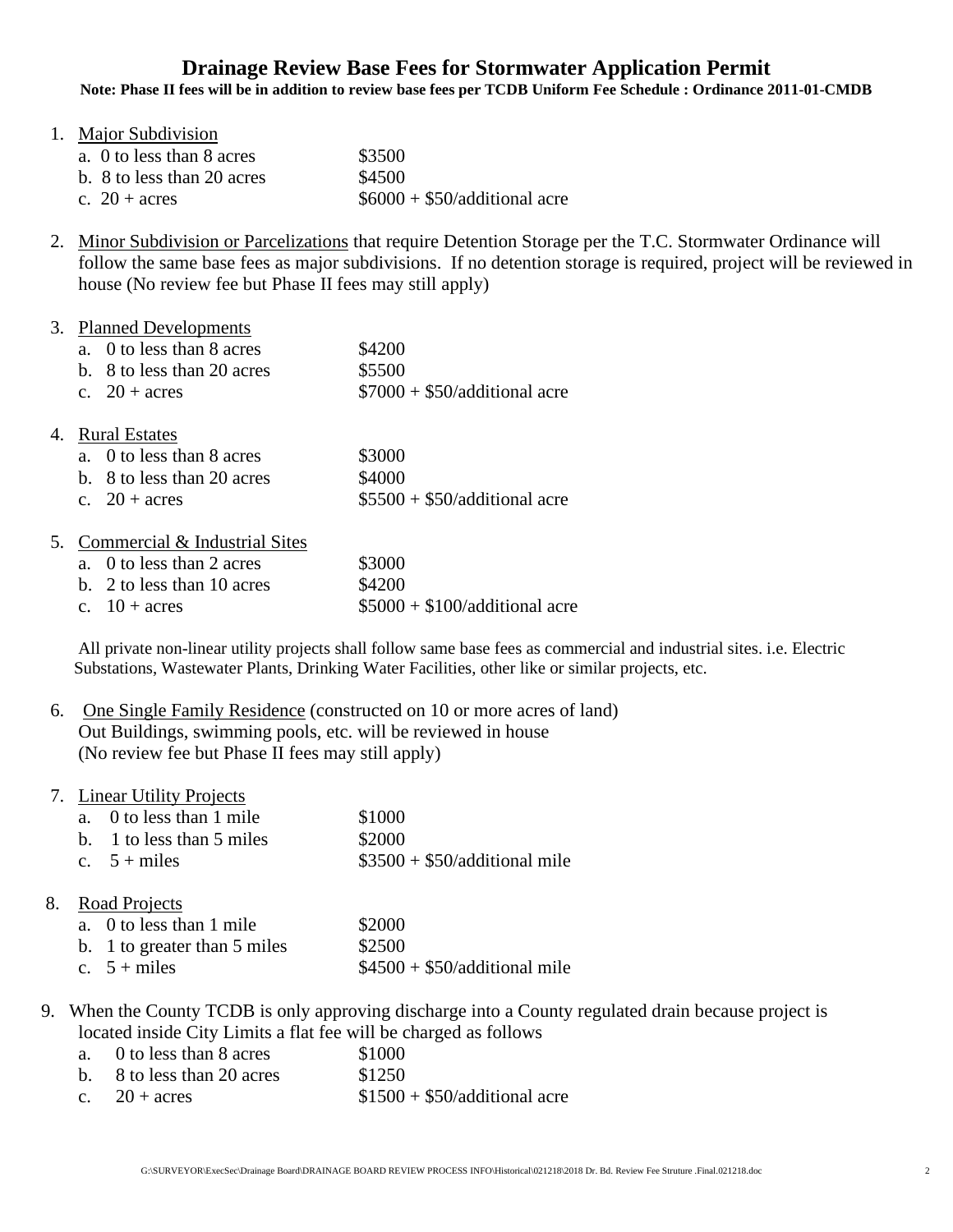## **Notes:**

Base fee covers the cost up to three (3) reviews and associated review memos (typical for most projects)

If needed there will be a \$750 charge for each additional review above the three (3) typical covered in the base fee

If a project is located within a master planned site/campus previously approved by the TCDB, there will be a flat \$1000 fixed review fee

If a site is located within a Drainage Impact Area Watershed per resolution, there will be an additional \$500 fee added to the review cost.

All public facilities such as libraries, fire stations, schools, parks, public waste water treatment facilities etc. will be charged a flat fee of \$1500.

All projects requesting preliminary approval by the TCDB will pay a flat fee of \$1200. When the project is resubmitted for final approval the above base fees will be required at that time.

All projects located within F-Lake, J. Berlowitz or A. Ross watersheds will be charged \$15,000 per acre foot of storage needed in the Regional Detention Ponds.

Make Payment out to: Tippecanoe County Treasurer C/O Tippecanoe County Surveyor Office 20 North Third Street Lafayette Indiana 47901

*Hopefully this information is helpful for planning purposes. If there are any questions, please contact Tippecanoe County Surveyor Office.*